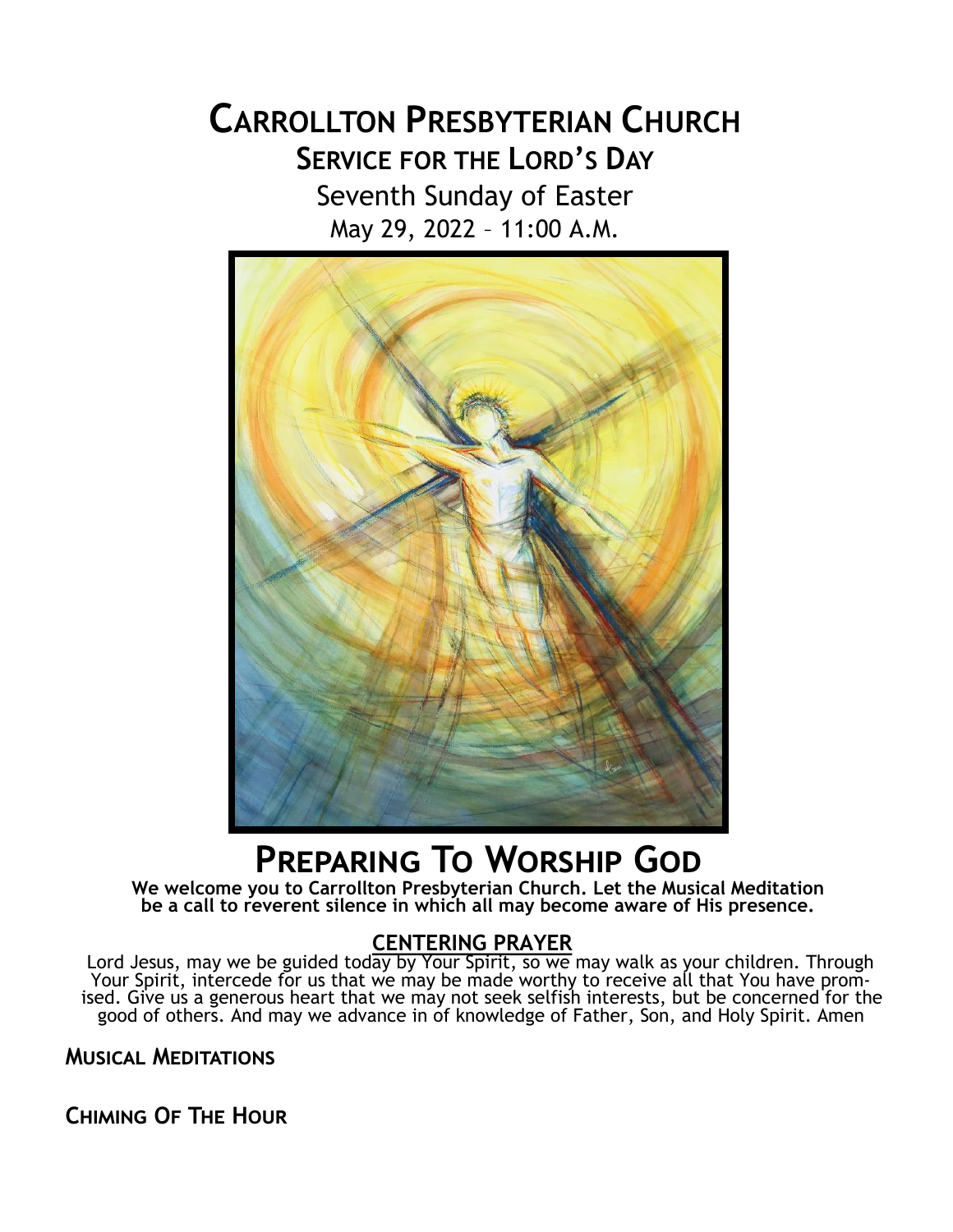**Gathering Around God's Word**

#### **OPENING SENTENCES BENEFICES BENEFICES BENEFICES BENEFICES BENEFICES BENEFICES BENEFICES BENEFICES**

This is the day that the Lord has made. **Let us rejoice and be glad in it!**

#### **Welcome And Announcements**

# **PRELUDE** Be Still and Know Steven Curtis Chapman

### **\*Call To Worship** Bennett Brown

The Lord is king, ruling the earth with justice. **Earth and Earth's people rejoice!** All nature serves God: Fire clears the way and lightening lights God's path; **Earth and Earth's people rejoice!** The heavens proclaim God's righteousness; All peoples behold God's glory: **Earth and Earth's people rejoice!** Delight in God, O coastlands and heartlands; Give thanks to God, O faithful ones: **Earth and Earth's people rejoice!**

**\*Call To Confession** Bennett Brown Having defeated sin and conquered death, the risen Christ beckons to us, welcoming our confession and promising new life. Trusting in the promise of the gospel, let us confess our sin.

**\*Hymn** *Christ is Made The Sure* Foundation GTG # 394

#### **\*Prayer of Confession**

**Holy God, you have shown yourself to us in Jesus, perfect in every way, compassionate and kind, faithful and loving, gracious and hospitable. We stumble and fall as we seek to follow him, struggling to make his ways our ways. Our sins are real and they are many. Forgive our failings and encourage us to start again.**

#### \*ASSURANCE OF GOD<sup>'</sup>S GRACE **BELL ASSURANCE OF GOD**<sup>'</sup>S GRACE

Neither sin nor doubt nor death, nor anything else in all creation can separate us from the love of God in Jesus Christ. This is good news!

**In Jesus Christ we are forgiven! Thanks be to God!**

#### \*PASSING OF THE PEACE **BENCE ASSESSED ASSESSED A** Bennett Brown

Just as we have been forgiven in Christ, let us forgive and be at peace with one another, saying, "the peace of Christ be with you." **And also with you!**

Let us share the peace of Christ with one another.

#### **\*Gloria Patri** GTG # 581

*Glory be to the Father, and to the Son, and to the Holy Ghost. As it was in the beginning, is now and ever shall be. World without end! A-men. A—men.*

# **PRAYER FOR ILLUMINATION CONSUMINATION Elder Jane Hubbard**

This is the Word of the Lord! **Thanks be to God!**

**PSALTER READING** Psalm 47 Psalm 47 Pew Bible OT Page 518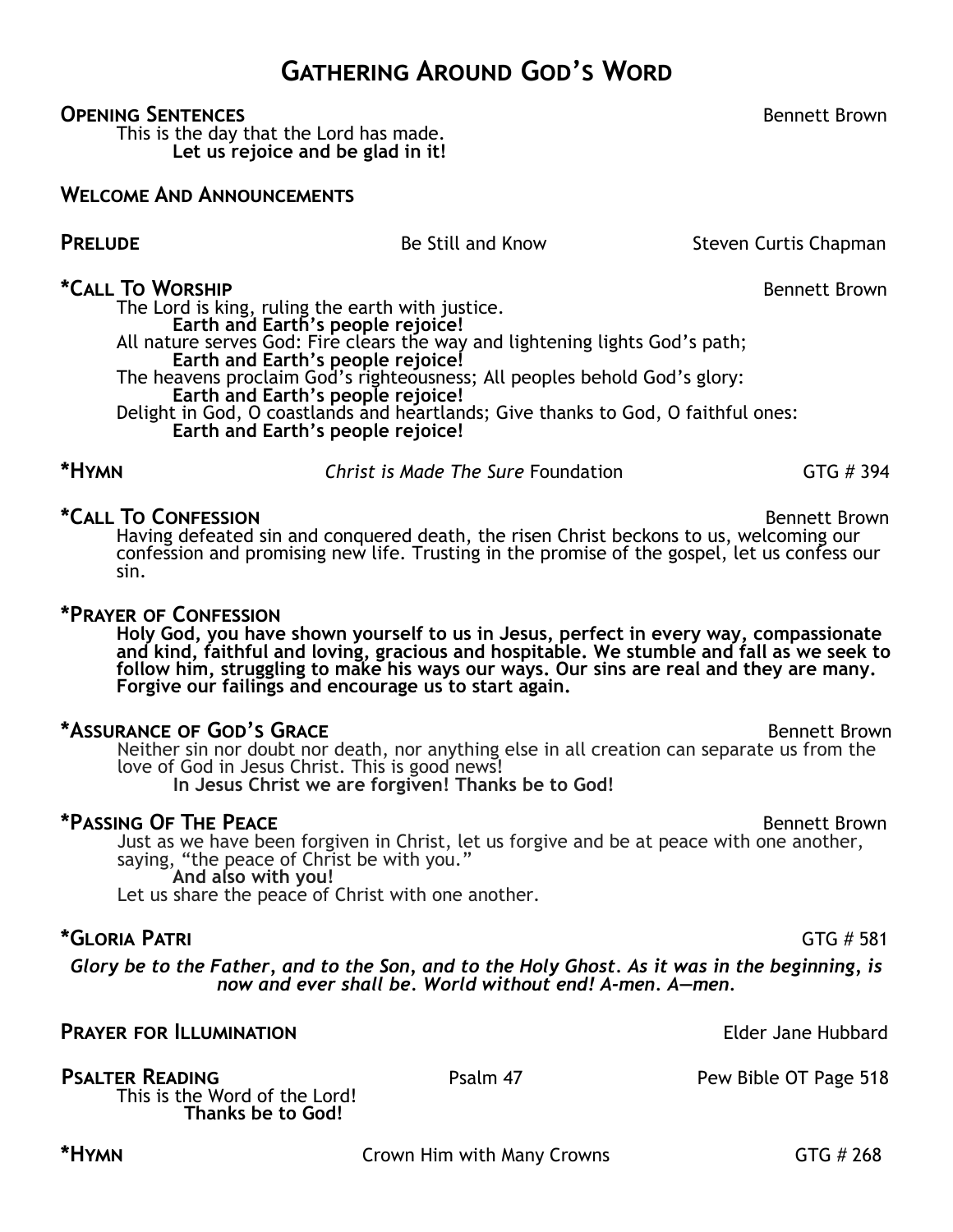**\*SERMON Elder Jane Hubbard** 

# **Responding To The Word Of God**

### **\*Affirmation Of Faith– The Apostles' Creed**

**I believe in God the Father, Almighty, Maker of heaven and earth: And in Jesus Christ, his only Son, our Lord. Who was conceived by the Holy Ghost, born of the Virgin Mary, suffered under Pontius Pilate, was crucified, dead and buried. He descended into hell. The third day he rose again from the dead. He ascended into heaven, and sitteth on the right hand of God the Father Almighty. From thence he shall come to judge the quick and the dead. I believe in the Holy Ghost, the holy catholic church, the communion of saints, the forgiveness of sins, the resurrection of the body, and the life everlasting. Amen.**

**Prayers of the People and The Lord's Prayer** Elder Jane Hubbard **Our Father, who art in heaven, hallowed be thy name. Thy Kingdom come, thy will be done, on earth as it is in heaven. Give us this day our daily bread, and forgive us our debts as we forgive our debtors. And lead us not into temptation, but deliver us from evil, for thine is the kingdom, and the power, and the glory forever. Amen.**

#### **PRESENTATION OF OUR TITHES AND OFFERINGS BENNET BROWN** Bennett Brown

We all have many gifts. Some are called to give more, and some are called to give less. But when we are called to give, we are called to give generously. Let us now be the body of Christ by giving back to God through the presentation of our tithes and offerings.

**\*Offertory** The Lord Now Sends Us Forth *(You are invited to bring your offering to the plate on the Communion Table)*

**\*The Doxology** Praise God From Whom All Blessings Flow *GTG # 606 Praise God from whom all blessings flow. Praise God all creatures here below. Praise God above ye heavenly hosts. Praise Father, Son, and Holy Ghost. Amen.*

#### **\*Prayer of Thanksgiving** Elder Jane Hubbard

**Following God's Word Into The World**

**\*Hymn** GTG # 772

**\*Charge and Benediction** Elder Jane Hubbard

\*POSTLUDE **All and Soul Accord Mark Hayes** Joy in My Soul Mark Hayes Mark Hayes *The livestream does not end until the conclusion of the Postlude. Please refrain from talking until after the Postlude.*

**\*** You are invited to stand, if able

**We are live streaming this service so people can join us wherever they are; therefore, your image may show up on our broadcast. Thanks to everyone who is viewing from home. You are as much a part of this service as anyone attending in person. You add power to our congregation's prayer and praise.**